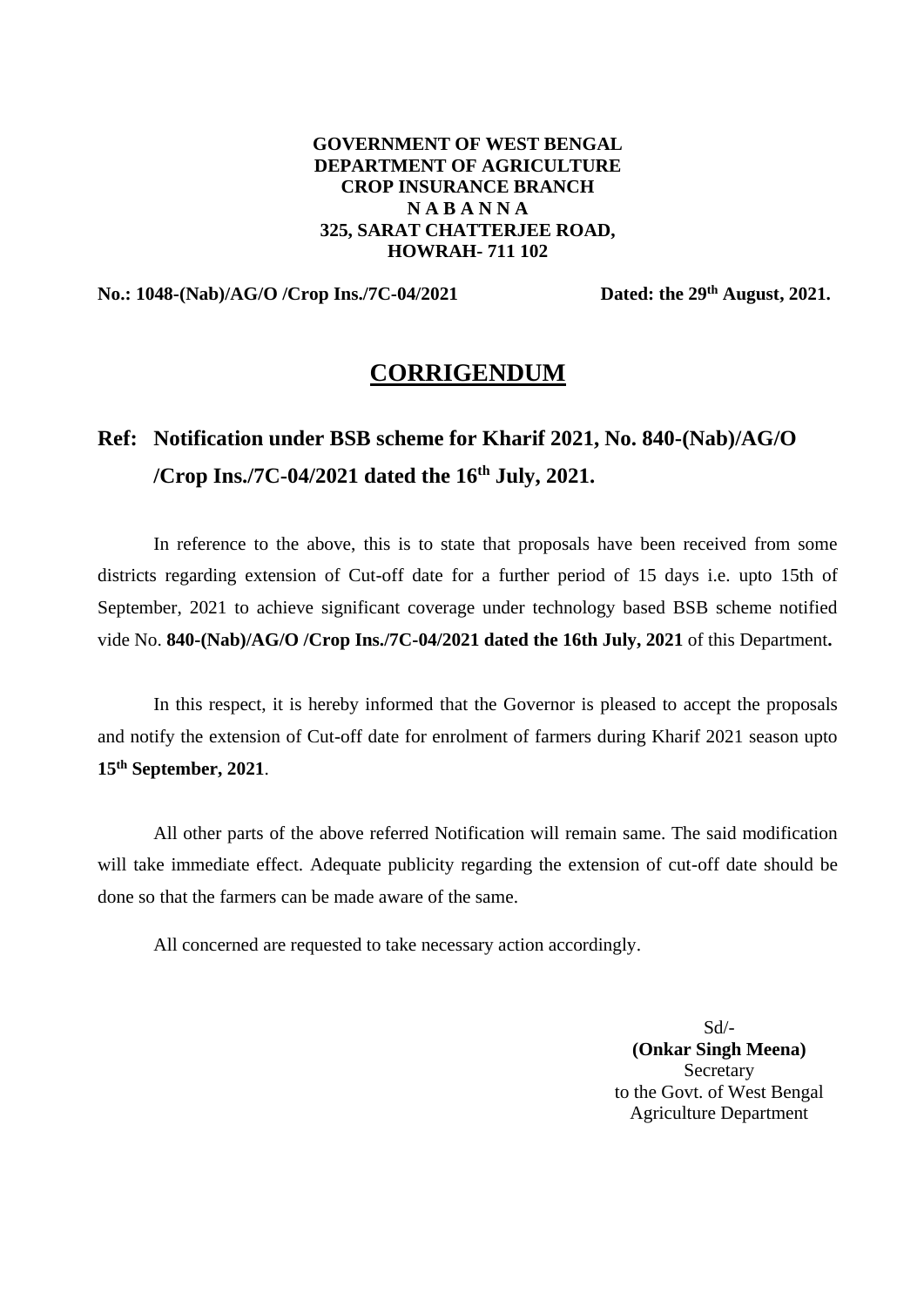#### **No.: 1048/1(8)-(Nab)/AG/O /Crop Ins./7C-04/2021 Dated: the 29th August, 2021.**

Copy forwarded for information and taking necessary action to:

- 1. The Director of Agriculture & EOS, GoWB, 63, N.S. Road, Jessop Building, Kolkata-1 with a request to take all necessary steps for implementation of the scheme and issue appropriate instruction to the concerned officials at District/Block level.
- 2. The District Magistrate,  $\qquad \qquad \text{distributions}$
- 3. Additional Director of Agriculture (Evaluation), W.B., 17, S.P. Mukherjee Road, Kol 25  $\&$ SNO.
- 4. The Joint Director of Agriculture (Extn.), W.B., Jessop Building, Kolkata -700001.
- 5. The Agril. Meteorologist, Directorate of Agriculture, Jessop Buildings, Kolkata 1
- 6. The Deputy Director of Agriculture (Admn) of all districts with the request to co-ordinate & supervise implementation of the scheme in his/her district with active involvement of the ADA (Block) under his/her control.
- 7. The Deputy General Manager, Agriculture Insurance Company of India (AICI), Kolkata Regional Office, Unit No. 403, 4th Floor, NBCC Tower, Action Area - 3, Rajarhat, Kolkata - 7000135
- 8. The Managing Director, Webel (WBEIDC) -with request to arrange for publication of the Notification in the BSB portal and make the portal and app ready for coverage of farmers during Kharif 2021 season.

Additional Secretary to the Government of West Bengal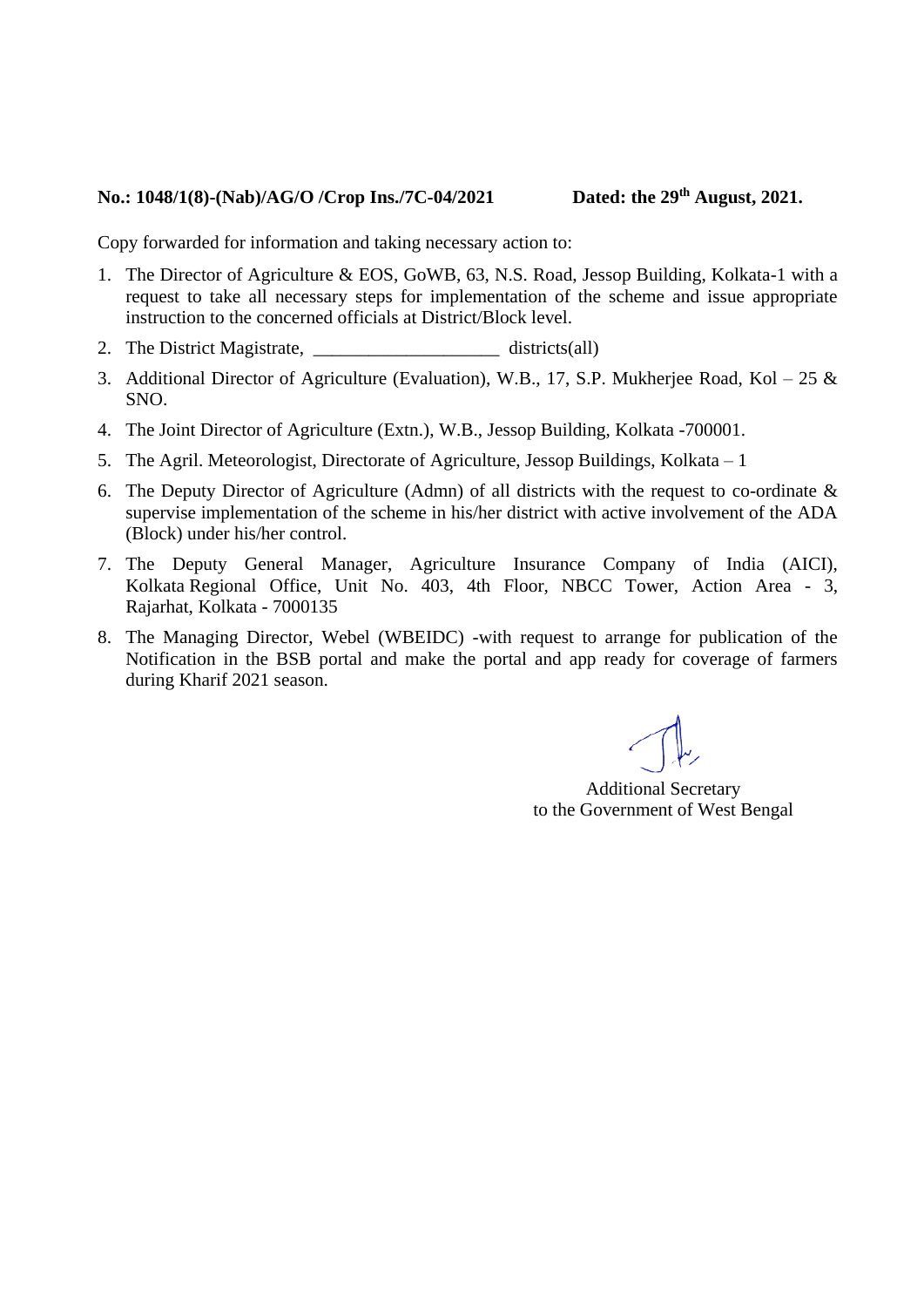#### **Copy forwarded for information to:**

- 1. The P.S. to the Additional Chief Secretary, Co-operation Department, New Secretariat Buildings, 1, K.S. Roy Road, Kol-1.
- 2. The P.S. to the Principal Secretary, Finance Department, Govt. of West Bengal.
- 3. The Commissioner, Finance Department, Group A-1, Govt. of West Bengal.
- 4. The Registrar of Cooperative Societies, New Secretariat Buildings, 1, K.S. Roy Road, Kol-1.
- 5. The Chief General Manager, National Bank for Agriculture & Rural Development (NABARD), 6, Royd Street, Kolkata- 700069.
- 6. The General Manager, Financial Inclusion & Development Department, Reserve Bank of India, 16, N.S. Road, Kolkata- 1.
- 7. The Convenor of State Level Bankers' Committee, 16, Old Court House Street, Kolkata 700001 with request to send the copy of this Notification to other nodal Banks and Bank branches for necessary action.
- 8. The General Manager/ Scientist-SF, Regional Remote Sensing Centre (RRSC)- East, BG 2, Action Area – 1B, Near Home Town, New Town, Kolkata – 700 156.
- 9. The Regional Head, Indian Meteorological Department, 4, Duel Avenue, Alipur Zoological Garden, Alipore, Kolkata, West Bengal 700027.
- 10. The Chairperson, West Bengal State Co-operative Bank Ltd., 24-A, Waterloo Street, Kolkata-700069 -with the request to send the copy of this Notification to all the Branches under his control
- 11. The Chairperson, Uttar Banga Kshetriya Gramin Bank, Beny Chatro Road P.O. & Dist. Coochbehar -with the request to send the copy of this Notification to all Bank branches under his/her control.
- 12. The Chairperson, Bangiyo Gramin Bikash Bank, Head Office, 48, Maya Sarak Road, Gorabazar, P.O. – Berhampore, Dist. –Murshidabad. –with the request to send the copy of this Notification to all the Branches under his/her control.
- 13. The Chairperson, Paschim Banga Gramin Bank, Head Office, P.O. & Dist Howrah- with the request to send the copy of this Notification to all the Branches under his/her control.

Additional Secretary to the Government of West Bengal